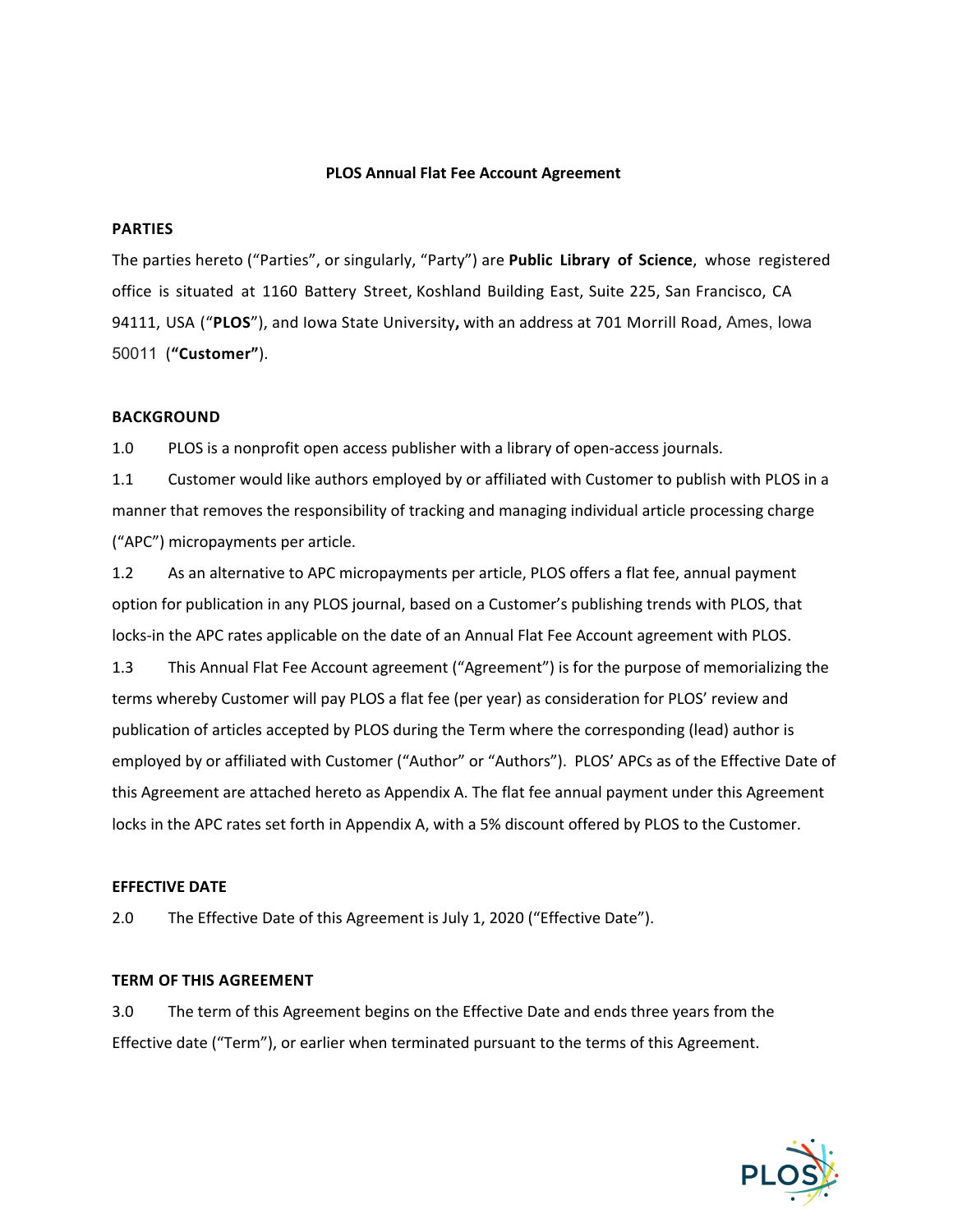#### **ANNUAL PUBLICATION FEE**

4.0 Customer agrees to pay PLOS an upfront annual fee ("Annual Fee") each year during the Term of this Agreement for PLOS' review and publication of research articles by Authors during the Term. Customer agrees to pay the Annual Fee, as indicated below. Customer and its Authors shall not be eligible for waivers. The Annual Fee to be paid by Customer is:

\$54,000 USD for year 1

\$54,000 USD for year 2, subject to section 4.2

\$54,000 USD for year 3, subject to section 4.2

4.1 The Annual Fee was calculated based on historical Author publications with PLOS averaging at 30 Author articles each year ("Annual Publication Volume"). Subject to section 4.2, PLOS agrees to cover the cost of publication of Author articles that exceed the Annual Publication Volume per year and in exchange, Customer understands that it will not be entitled to a refund of any portion of the Annual Fee if PLOS publishes less than the Annual Publication Volume per year.

4.2 In the event the publication of Author articles in any one year during the Term is greater or lesser than 5% of the Annual Publication Volume, the Parties will renegotiate the Annual Fee sixty (60) days prior to the start of the following year to reflect the change in publication volume.

## **PAYMENT**

5.0 Customer will pay PLOS the Annual Fee in full in the manner identified on PLOS' invoice, as follows: Year 1 Annual Fee – due fourteen (14) days from the Effective Date of this Agreement Year 2 Annual Fee – due fourteen (14) days prior to the start of year 2 of this Agreement Year 3 Annual Fee – due fourteen (14) days prior to the start of year 2 of this Agreement

5.1 PLOS will send Customer a monthly report showing the accepted manuscripts. The statement shall also show the name of the Author, the manuscript submission date, the journal title, the article title, and Journal ISSN. Customer will notify PLOS in writing within fourteen (14) days of receipt of the report of any incorrect information or discrepancy in the report, and absent such notification will be deemed to have accepted the monthly report as correct.

5.2 Within sixty (60) days of the termination date, if Customer wishes to renew this Agreement, the Parties will discuss the terms of such renewal and enter into a new agreement or an amendment to this Agreement to reflect the new agreed-upon renewal term and fee.

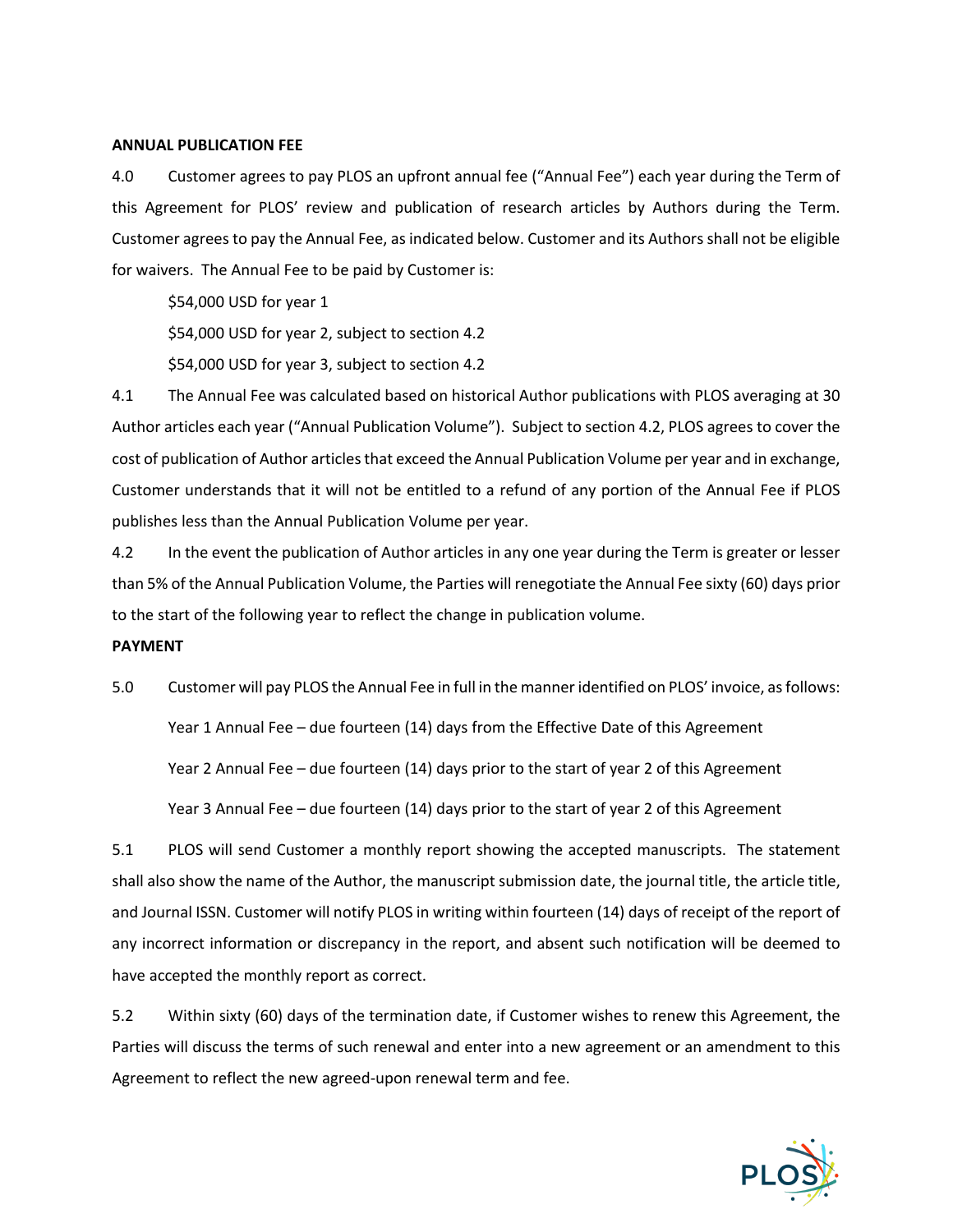## **PUBLICATION OF ARTICLES**

6.0 Author manuscripts submitted to PLOS will be reviewed in accordance with PLOS' ethical, editorial, and technical standards and requirements, and all related editorial and publication decisions will be made in PLOS' sole discretion.

6.1 Manuscripts accepted by PLOS for publication will be published under Creative Commons license CC BY 4.0.

#### **CONSORTIUM CUSTOMERS ONLY**

7.0 If Customer is a consortium, this Agreement will cover Authors from the academic institutions listed on Appendix B attached hereto.

## **NOTICES**

8.0 Notices required under this Agreement shall be in writing and shall be sent to the other Party marked for the attention of the person at the email address set out for such Party in this Agreement. All notices sent by Customer to PLOS shall include a cc to institutionalbilling@plos.org.

#### **TERMINATION**

9.0 Either Party may terminate this Agreement for any reason on ninety (90) days' written notice to the other Party.

9.1 Either Party may terminate this Agreement for cause due to the other Party's material breach if such breach remains uncured thirty (30) days after written notice of the breach is given by the Party claiming the breach. A termination for cause shall be effective three (3) days after written notice of such termination is given.

9.2 Either Party may terminate this Agreement with immediate effect from the date of written notice if the other Party (a) files for bankruptcy protection or makes an assignment for the benefit of creditors, (b) is the subject of an order made for the winding up of its operations, (c) becomes subject to an administration order or a receiver or trustee, (d) becomes insolvent, or (e) ceases to do business or threatens to cease to do business.

9.3 Except as expressly provided for herein, the Parties' respective rights and obligations under this Agreement end immediately upon termination.

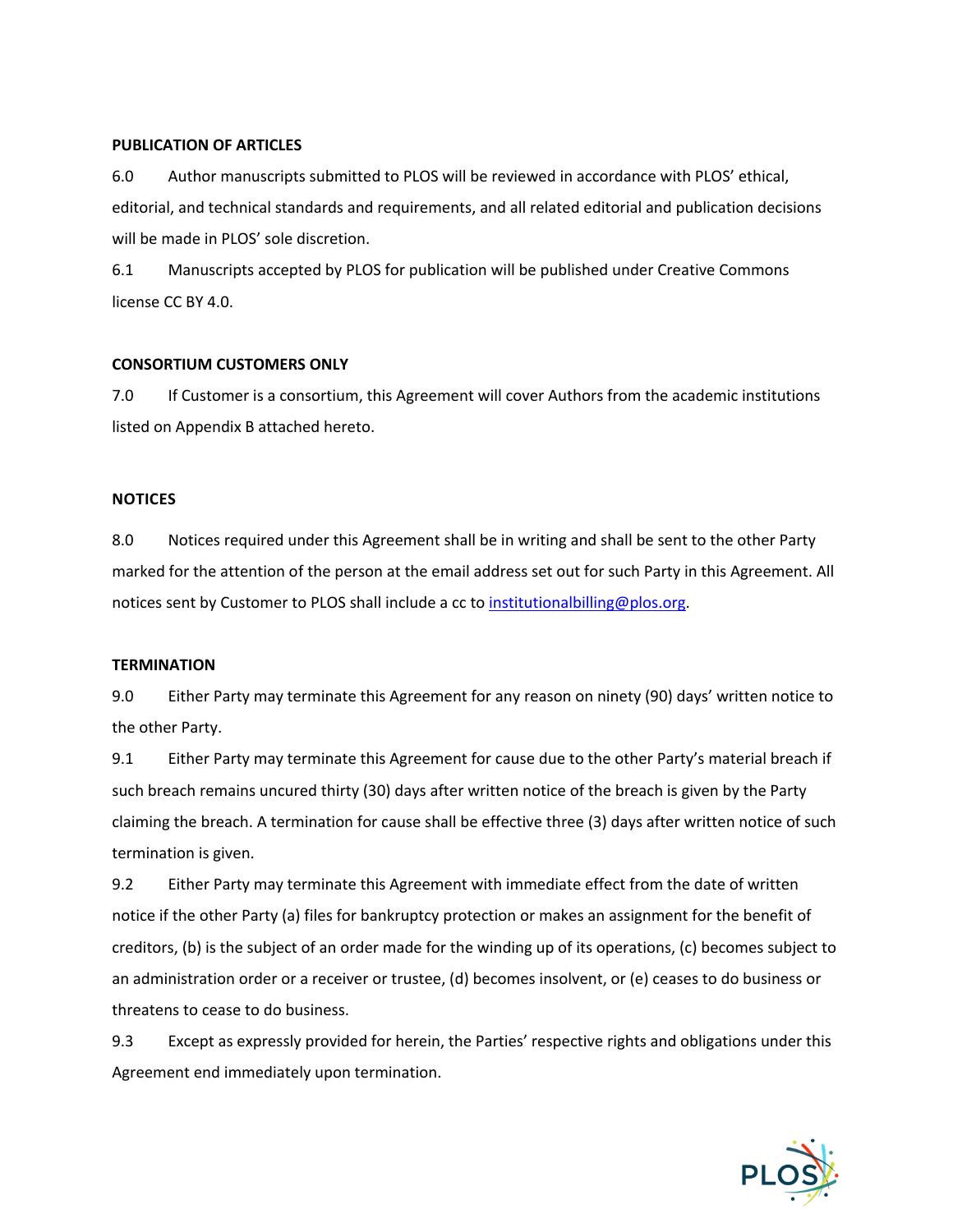9.4 Within thirty (30) days following termination, PLOS shall refund to Customer any amounts in Customer's account with PLOS, minus the actual, applicable article processing charge (APC) for articles accepted by PLOS up until the termination date. In such event, Customer agrees that it is responsible for payment of APCs for every article submitted by an Author on or before the termination date and subsequently accepted by PLOS for publication, regardless of the actual publication date.

## **LIMITATION OF LIABILITY**

10.0 TO THE FULLEST EXTENT PERMISSIBLE PURSUANT TO APPLICABLE LAW: (I) UNDER NO CIRCUMSTANCES, INCLUDING, BUT NOT LIMITED TO, NEGLIGENCE, WILL EITHER PARTY BE LIABLE FOR ANY SPECIAL, INDIRECT, INCIDENTAL, CONSEQUENTIAL, PUNITIVE, OR EXEMPLARY DAMAGES ARISING OR RELATED TO THIS AGREEMENT, EVEN IF A PARTY (OR A PARTY'S AUTHORIZED REPRESENTATIVE) HAS BEEN ADVISED OF THE POSSIBILITY OF SUCH DAMAGES; AND (II) IN NO EVENT WILL EITHER PARTY'S TOTAL LIABILITY TO THE OTHER PARTY FOR ALL DAMAGES, LOSSES, AND CAUSES OF ACTION ARISING OUT OF OR RELATING TO THIS AGREEMENT (WHETHER IN CONTRACT, TORT INCLUDING NEGLIGENCE, WARRANTY, OR OTHERWISE) EXCEED THE AMOUNT PAID BY ORGANIZATION TO PLOS DURING THE TWELVE (12) MONTHS IMMEDIATELY PRECEDING THE CLAIM OR ONE HUNDRED DOLLARS, WHICHEVER IS GREATER. LIABILITY FOR WILFUL MISCONDUCT SHALL REMAIN UNAFFECTED.

## **GENERAL**

11.0 The waiver by either Party of its rights in respect of its rights regarding any breach of any provision(s) of this Agreement shall not be taken or held to be a waiver of such rights with respect to any other or subsequent breach thereof.

11.1 No amendment or alteration of this Agreement shall be valid unless made in writing and signed by a duly authorized representative of both Parties.

11.2 If any part of this Agreement is found to be unreasonable, invalid or unlawful under any enactment or rule of law, the Court shall have the power to strike out or override that part whether it be an entire clause or clauses or some part or parts thereof and enforce this Agreement as if the offending part or parts had not been included.

11.3 This Agreement constitutes the entire agreement between the Parties. Other than as expressly

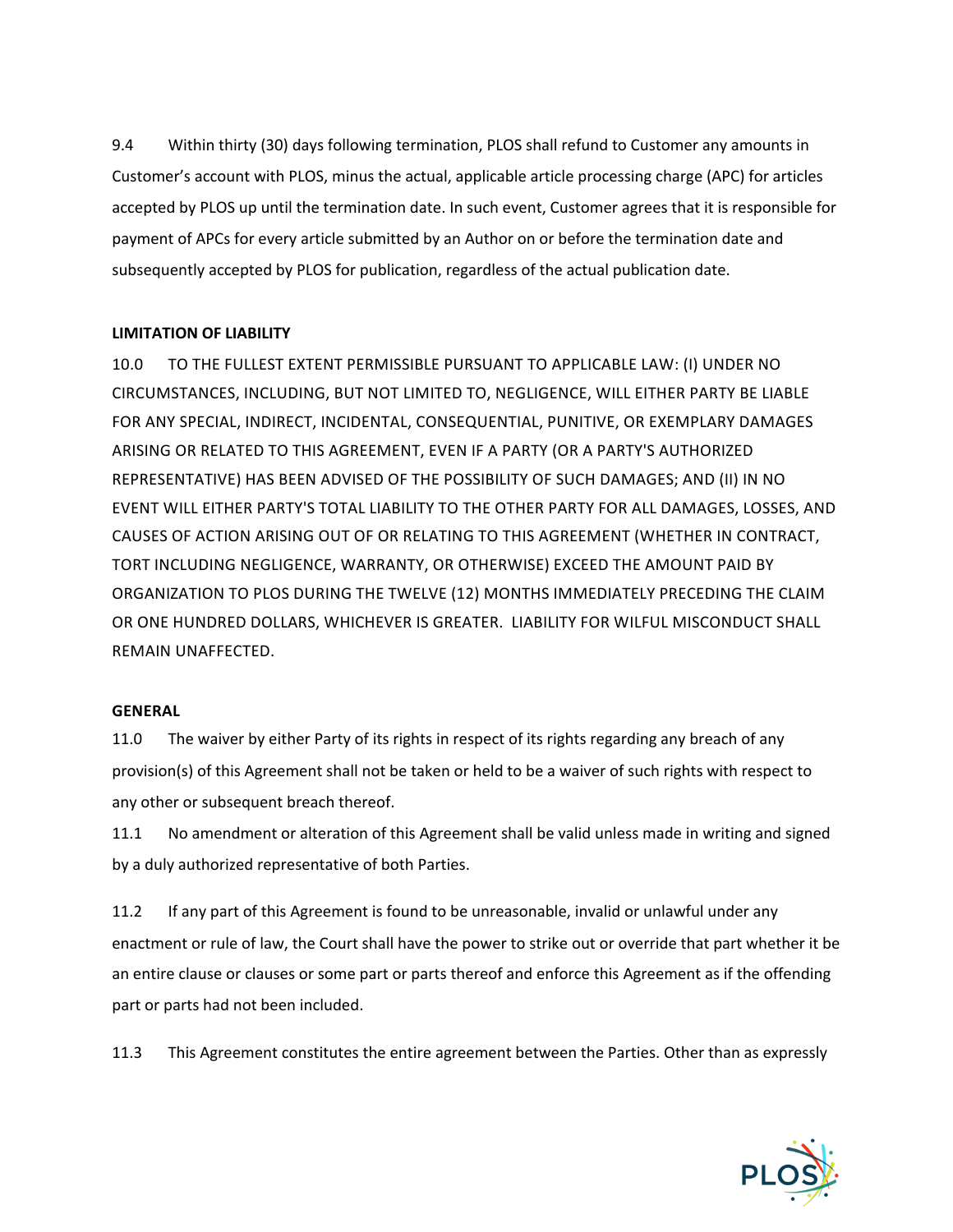stated otherwise in this Agreement neither Party shall be under any liability for any representations made prior to or during the operation of this Agreement.

11.4 Each Party agrees that the individual signing this Agreement on its behalf is authorized to do so and to legally bind that Party to the terms hereof.

11.5 Intentionally omitted.

11.6 The Parties specifically disavow any desire or intention to create a third party beneficiary contract, and specifically declare that no person, except for the Parties and their permitted assigns, shall have any rights hereunder nor any right of enforcement hereof.

11.7 Neither Party may assign its rights or obligations under this Agreement to another person or entity without the written consent of the other Party, which consent shall not be unreasonably withheld. No consent shall be necessary in the event of an acquisition of substantially all of the assets of a Party. Subject to the foregoing, this Agreement will bind and inure to the benefit of and be enforceable by the Parties, their respective successors, and permitted assigns.

11.8 Neither Party shall be liable to the other for performance rendered impossible due to circumstances beyond the control of the Party, such as acts of God, war, government regulations, disaster, strikes (except those involving the employees or agents of the party seeking the protection of this clause), or civil disorder. The ability to terminate this Agreement without liability pursuant to this paragraph is conditioned upon delivery of written notice to the other party setting forth the basis for such termination as soon as reasonably practical – but in no event longer that ten (10) days – after learning of such basis.

*[Signature Page Follows]*

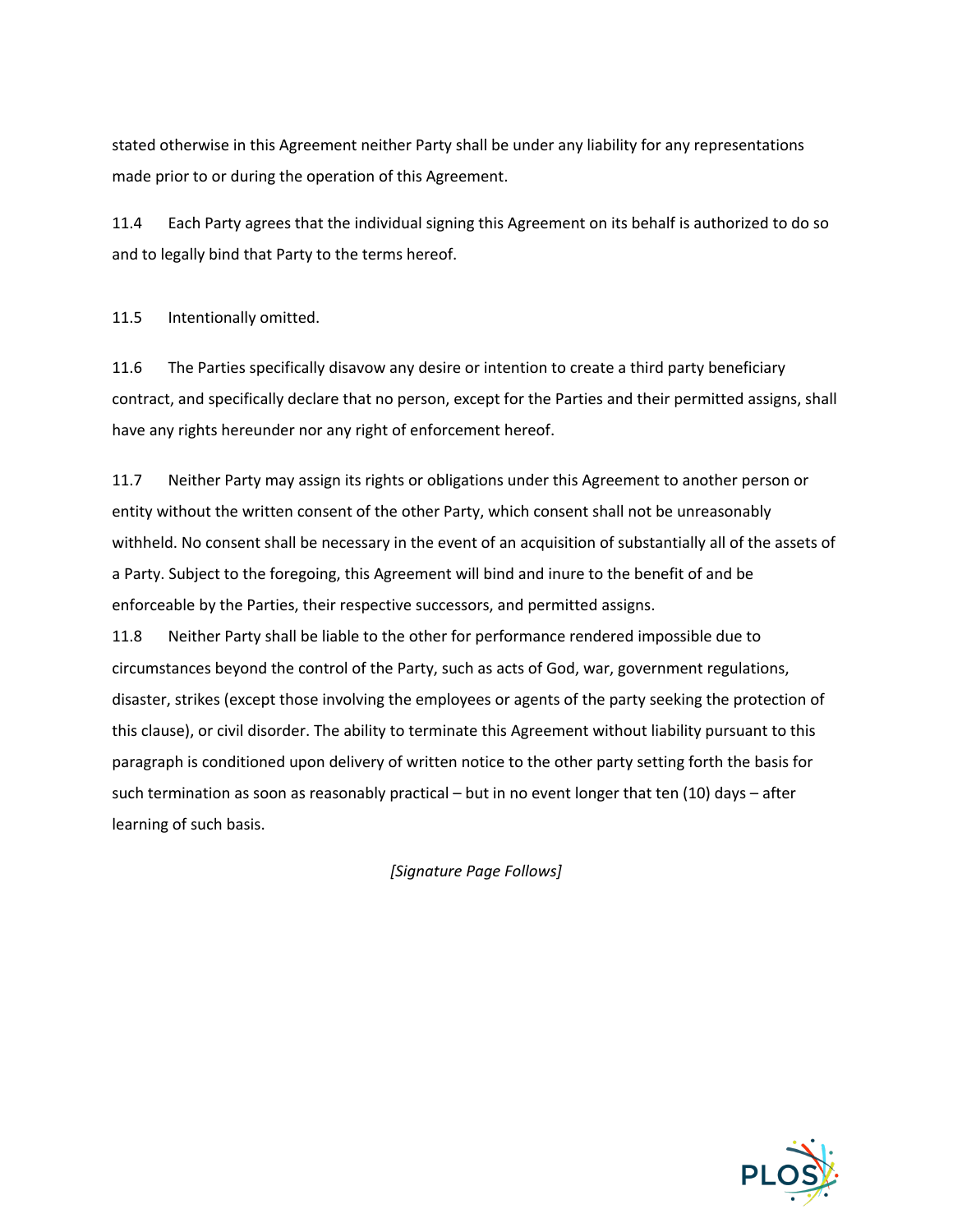Dated: April \_\_\_, 2020 4/15/2020

- DocuSigned by:  $\overline{\mathcal{R}}$ Signed by  $\underline{\mathsf{I}}$  $\alpha$ U

Sara Rouhi, Director Strategic Partnerships, on behalf of **PLOS**  1160 Battery St., Suite 225, San Francisco, CA 94111 Email: srouhi@plos.org

| Dated: April ____, 2020 4/15/2020                                                                                                                                  |  |
|--------------------------------------------------------------------------------------------------------------------------------------------------------------------|--|
| DocuSigned by:<br>Signed by $\left[\begin{array}{c} \begin{array}{c} \text{occus.} \\ \text{or } \\ \text{corot} \end{array} \right]$<br>Cory Harms<br>Print Name: |  |
| Title: Chief Procurement Officer                                                                                                                                   |  |
| On behalf of Iowa State University                                                                                                                                 |  |
| clharms@iastate.edu<br>Email:                                                                                                                                      |  |